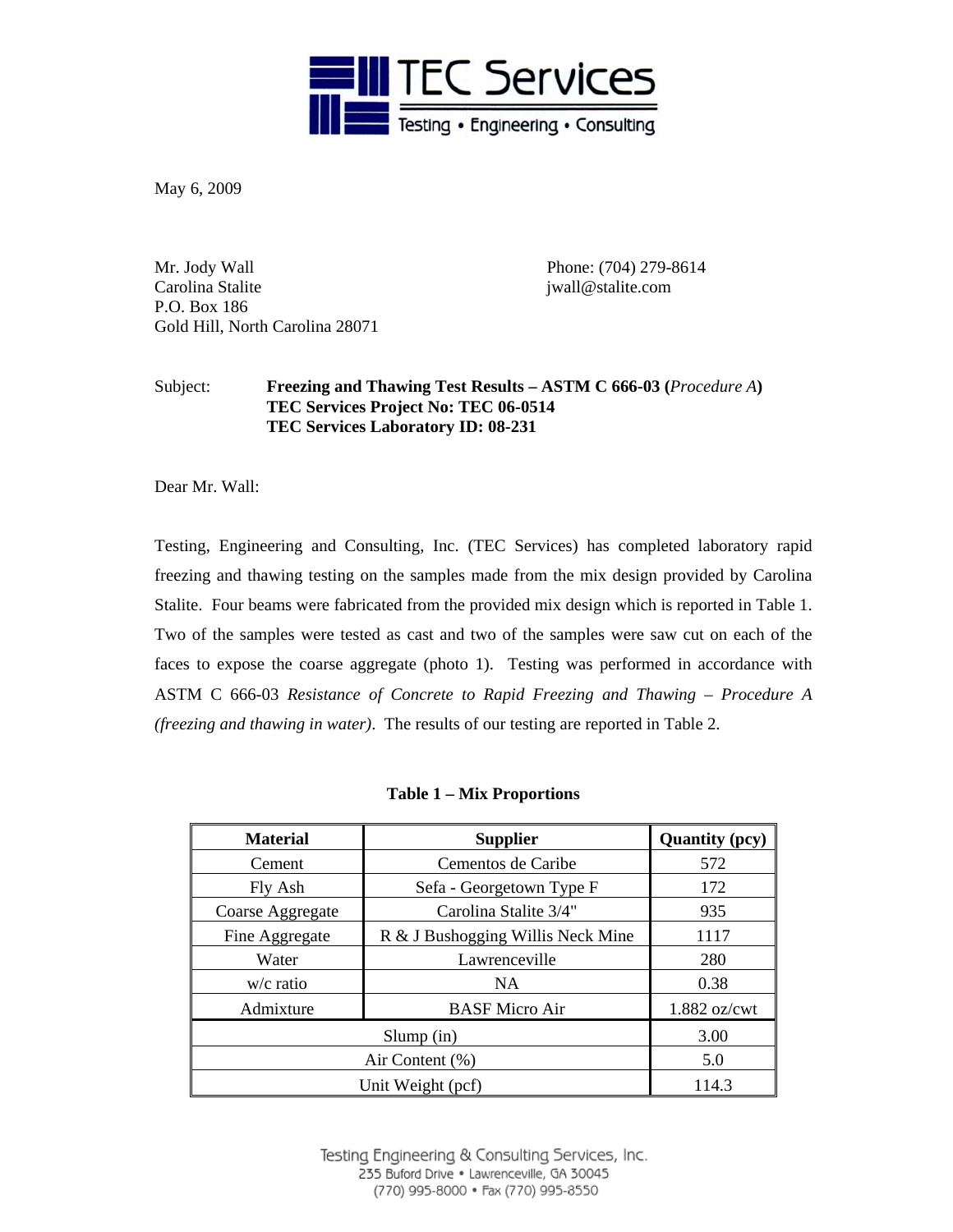|                         | Beam #1                                          |                                        |  |  |  |
|-------------------------|--------------------------------------------------|----------------------------------------|--|--|--|
| <b>Completed Cycles</b> | <b>Fundamental Transverse Frequency</b><br>(kHz) | <b>Relative Dynamic Modulus</b><br>(%) |  |  |  |
| $\boldsymbol{0}$        | 1.914                                            | 100                                    |  |  |  |
| 30                      | 1.934                                            | 102                                    |  |  |  |
| 55                      | 1.934                                            | 102                                    |  |  |  |
| 95                      | 1.934                                            | 102                                    |  |  |  |
| 138                     | 1.934                                            | 102                                    |  |  |  |
| 179                     | 1.914                                            | 100                                    |  |  |  |
| 209                     | 1.914                                            | 100                                    |  |  |  |
| 240                     | 1.914                                            | 100                                    |  |  |  |
| 280                     | 1.934                                            | 102                                    |  |  |  |
| 307                     | 1.934                                            | 102                                    |  |  |  |
|                         | Beam #2                                          |                                        |  |  |  |
| <b>Completed Cycles</b> | <b>Fundamental Transverse Frequency</b><br>(kHz) | <b>Relative Dynamic Modulus</b><br>(%) |  |  |  |
| $\boldsymbol{0}$        | 1.895                                            | 100                                    |  |  |  |
| 30                      | 1.895                                            | 100                                    |  |  |  |
| 55                      | 1.895                                            | 100                                    |  |  |  |
| 95                      | 1.914                                            | 102                                    |  |  |  |
| 138                     | 1.914                                            | 102                                    |  |  |  |
| 179                     | 1.914                                            | 102                                    |  |  |  |
| 209                     | 1.895                                            | 100                                    |  |  |  |
| 240                     | 1.895                                            | 100                                    |  |  |  |
| 280                     | 1.914                                            | 102                                    |  |  |  |
| 307                     | 1.914                                            | 102                                    |  |  |  |

## **Table 2 – Test Results – Control Beams**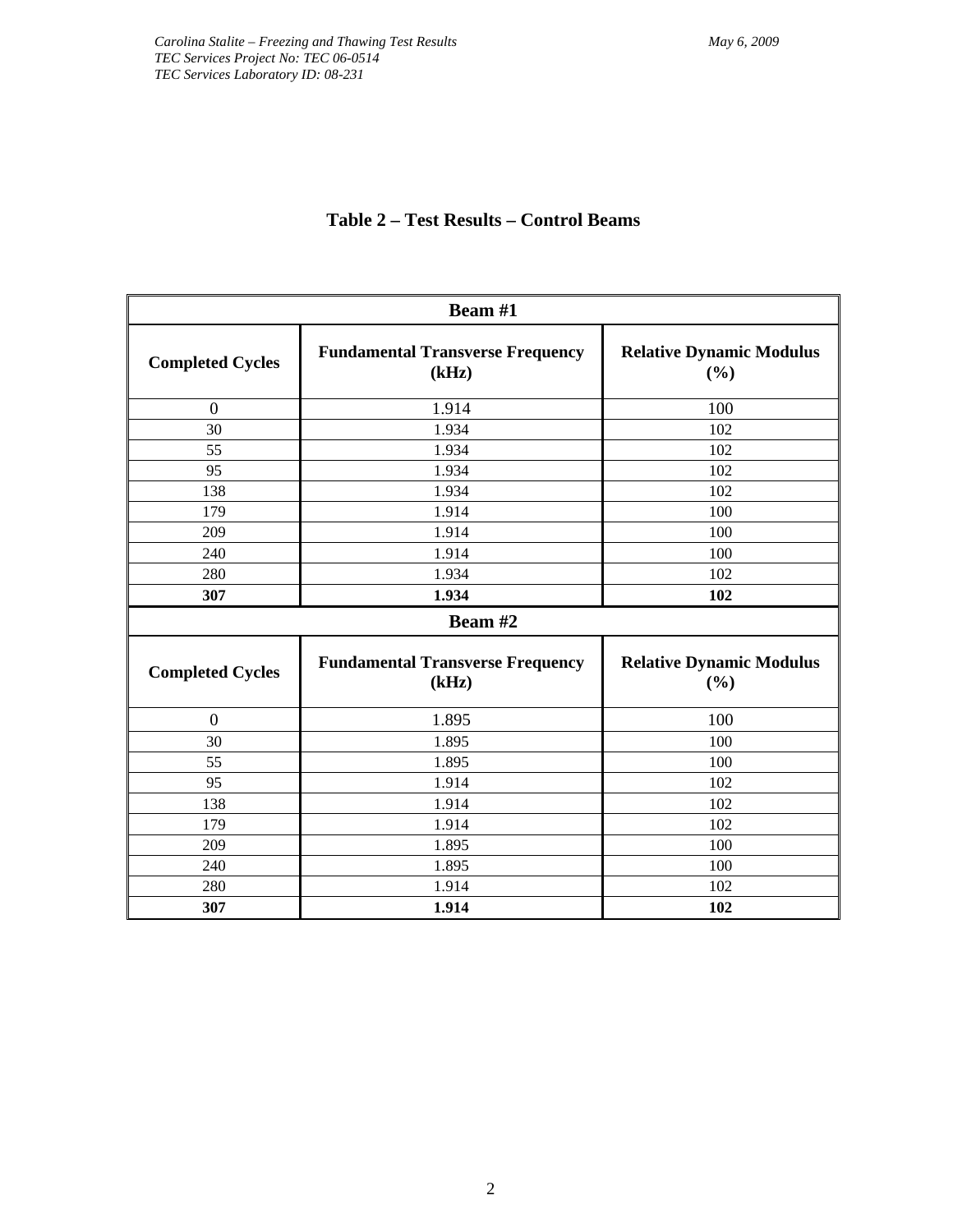| <b>Beam #3 - Saw Cut Faces</b> |                                                  |                                        |  |  |
|--------------------------------|--------------------------------------------------|----------------------------------------|--|--|
| <b>Completed Cycles</b>        | <b>Fundamental Transverse Frequency</b><br>(kHz) | <b>Relative Dynamic Modulus</b><br>(%) |  |  |
| $\overline{0}$                 | 1.934                                            | 100                                    |  |  |
| 30                             | 1.934                                            | 100                                    |  |  |
| 55                             | 1.934                                            | 100                                    |  |  |
| 95                             | 1.934                                            | 100                                    |  |  |
| 138                            | 1.953                                            | 102                                    |  |  |
| 179                            | 1.934                                            | 100                                    |  |  |
| 209                            | 1.934                                            | 100                                    |  |  |
| 240                            | 1.934                                            | 100                                    |  |  |
| 280                            | 1.934                                            | 100                                    |  |  |
| 307                            | 1.934                                            | 100                                    |  |  |
| <b>Beam #4 - Saw Cut Faces</b> |                                                  |                                        |  |  |
| <b>Completed Cycles</b>        | <b>Fundamental Transverse Frequency</b>          | <b>Relative Dynamic Modulus</b>        |  |  |
|                                | (kHz)                                            | (%)                                    |  |  |
| $\overline{0}$                 | 1.934                                            | 100                                    |  |  |
| 30                             | 1.914                                            | 98                                     |  |  |
| 55                             | 1.914                                            | 98                                     |  |  |
| 95                             | 1.914                                            | 98                                     |  |  |
| 138                            | 1.914                                            | 98                                     |  |  |
| 179                            | 1.914                                            | 98                                     |  |  |
| 209                            | 1.914                                            | 98                                     |  |  |
| 240                            | 1.914                                            | 98                                     |  |  |
| 280                            | 1.914                                            | 98                                     |  |  |
| 307                            | 1.914                                            | 98                                     |  |  |

**Table 2 – Test Beams – Saw Cut Faces** 

We appreciate the opportunity of providing our services to you. If you have any questions pertaining to this report or need any additional information, please do not hesitate to call us.

Sincerely,

**Testing, Engineering & Consulting Services, Inc.** 

m

Chemist Chemical Engineer

James G. McCants III Anne M. Miller

Attachments: Photo 1